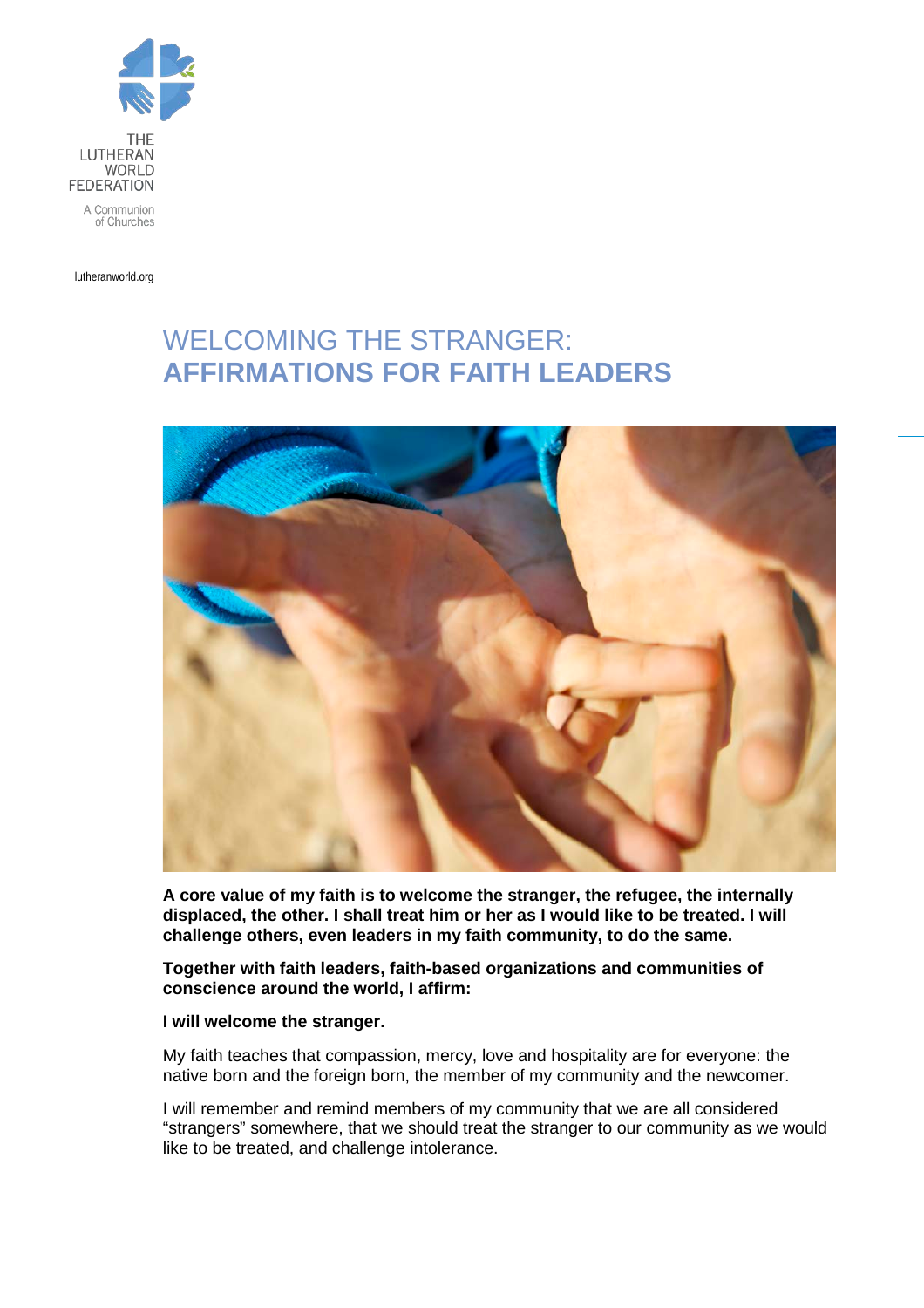I will remember and remind others in my community that no one leaves his or her homeland without a reason: some flee because of persecution, violence or exploitation; others due to natural disaster; yet others out of love to provide better lives for their families.

I recognize that all persons are entitled to dignity and respect as human beings. All those in my country, including the stranger, are subject to its laws, and none should be subject to hostility or discrimination.

I acknowledge that welcoming the stranger sometimes takes courage, but the joys and the hopes of doing so outweigh the risks and the challenges. I will support others who exercise courage in welcoming the stranger.

I will offer the stranger hospitality, for this brings blessings upon the community, upon my family, upon the stranger and upon me.

I will respect and honor the reality that the stranger may be of a different faith or hold beliefs different from mine or other members of my community.

I will respect the right of the stranger to practice his or her own faith freely. I will seek to create space where he or she can freely worship.

I will speak of my own faith without demeaning or ridiculing the faith of others.

I will build bridges between the stranger and myself. Through my example, I will encourage others to do the same.

I will make an effort not only to welcome the stranger, but also to listen to him or her deeply, and to promote understanding and welcome in my community.

I will speak out for social justice for the stranger, just as I do for other members of my community.

Where I see hostility towards the stranger in my community, whether through words or deeds, I will not ignore it, but will instead endeavor to establish a dialogue and facilitate peace.

I will not keep silent when I see others, even leaders in my faith community, speaking ill of strangers, judging them without coming to know them, or when I see them being excluded, wronged or oppressed.

I will encourage my faith community to work with other faith communities and faith-based organizations to find better ways to assist the stranger.

I will welcome the stranger.

Date Signature

\_\_\_\_\_\_\_\_\_\_\_\_\_\_\_\_ \_\_\_\_\_\_\_\_\_\_\_\_\_\_\_\_\_\_\_\_\_\_\_\_\_\_\_\_\_\_\_\_\_\_\_

LUTHERISCHER WELTBUND FÉDÉRATION LUTHÉRIENNE MONDIALE FEDERACIÓN LUTERANA MUNDIAL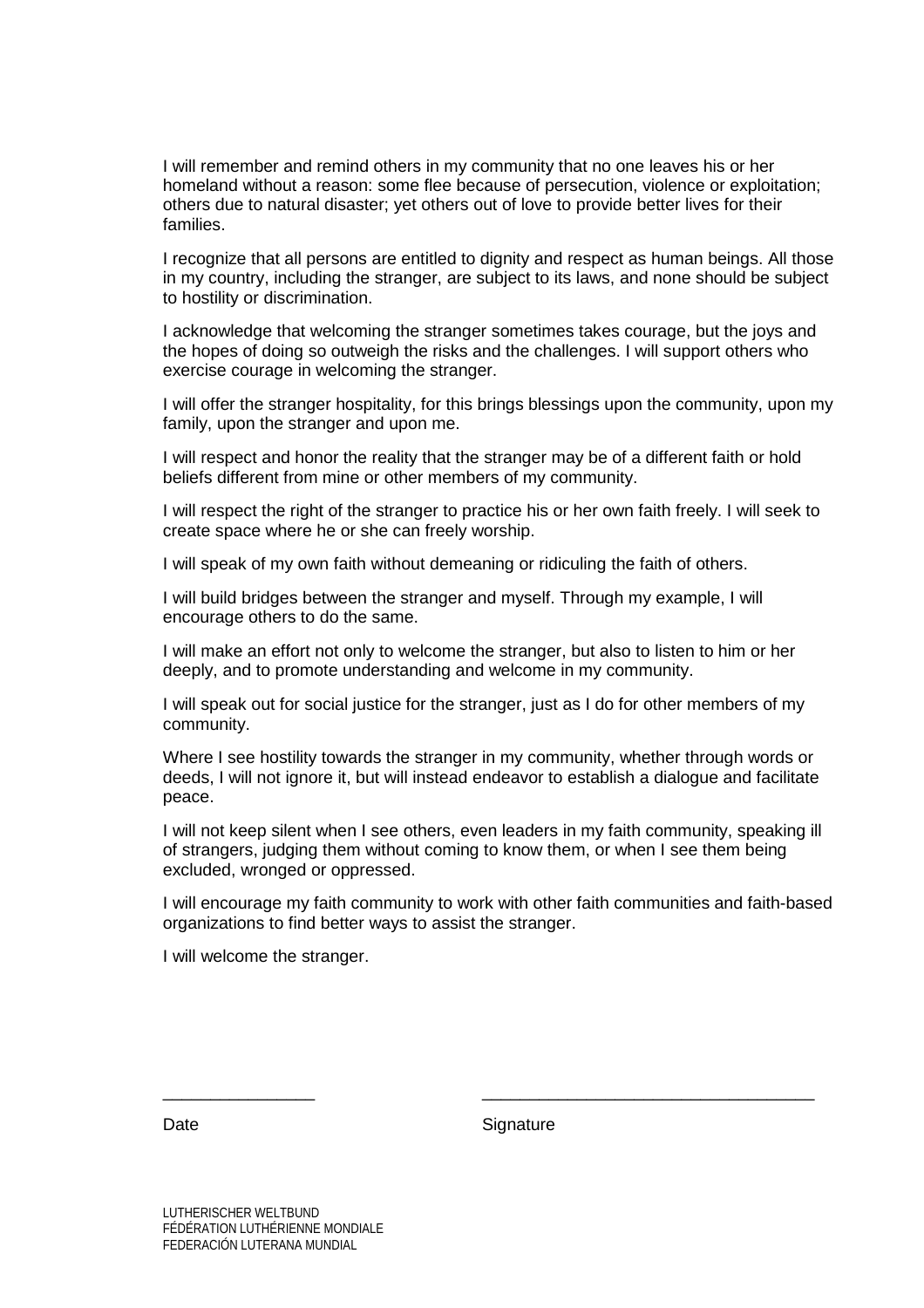## **Founding Principles**

The call to "welcome the stranger," through protection and hospitality, and to honor the stranger or those of other faiths with respect and equality, is deeply rooted in all major religions.

In the *Upanishads*, the mantra *atithi devo bhava* or "the guest is as God" expresses the fundamental importance of hospitality in Hindu culture. Central to the Hindu *Dharma*, or Law, are the values of *karuna* or compassion, *ahimsa* or non-violence towards all, and *seva* or the willingness to serve the stranger and the unknown guest. Providing food and shelter to a needy stranger was a traditional duty of the householder and is practiced by many still. More broadly, the concept of *Dharma* embodies the task to do one's duty, including an obligation to the community, which should be carried out respecting values such as non-violence and selfless service for the greater good.

The *Tripitaka* highlights the importance of cultivating four states of mind: *metta* (loving kindness), *muditha* (sympathetic joy), *upekkha* (equanimity), and *karuna* (compassion). There are many different traditions of Buddhism, but the concept of *karuna* is a fundamental tenet in all of them. It embodies the qualities of tolerance, nondiscrimination, inclusion and empathy for the suffering of others, mirroring the central role which compassion plays in other religions.

The Torah makes thirty-six references to honoring the "stranger." The book of Leviticus contains one of the most prominent tenets of the Jewish faith: "The stranger who resides with you shall be to you as one of your citizens; you shall love him as yourself, for you were strangers in the land of Egypt." (Leviticus 19:33-34). Further, the Torah provides that "You shall not oppress the stranger, for you know the soul of the stranger, having yourselves been strangers in the land of Egypt." (Exodus 23:9)

In Matthew's Gospel (25:35) we hear the call: "I was hungry and you gave me food, I was thirsty and you gave me something to drink, I was a stranger and you welcomed me…" And in the Letter to the Hebrews (13:1-2) we read, "Let mutual love continue. Do not neglect to show hospitality to strangers, for by doing that some have entertained angels without knowing it."

When the Prophet Muhammad fled persecution in Mecca, he sought refuge in Medina, where he was hospitably welcomed. The Prophet's *hijrah*, or migration, symbolizes the movement from lands of oppression, and his hospitable treatment embodies the Islamic model of refugee protection. The Holy Qur'an calls for the protection of the asylum seeker, or *al-mustamin*, whether Muslim or non-Muslim, whose safety is irrevocably guaranteed under the institution of *Aman* (the provision of security and protection). As noted in the Surat Al-Anfal: "Those who give asylum and aid are in very truth the believers: for them is the forgiveness of sins and a provision most generous." (8:74)

There are tens of millions of refugees and internally displaced people in the world. Our faiths demand that we remember we are all migrants on this earth, journeying together in hope.